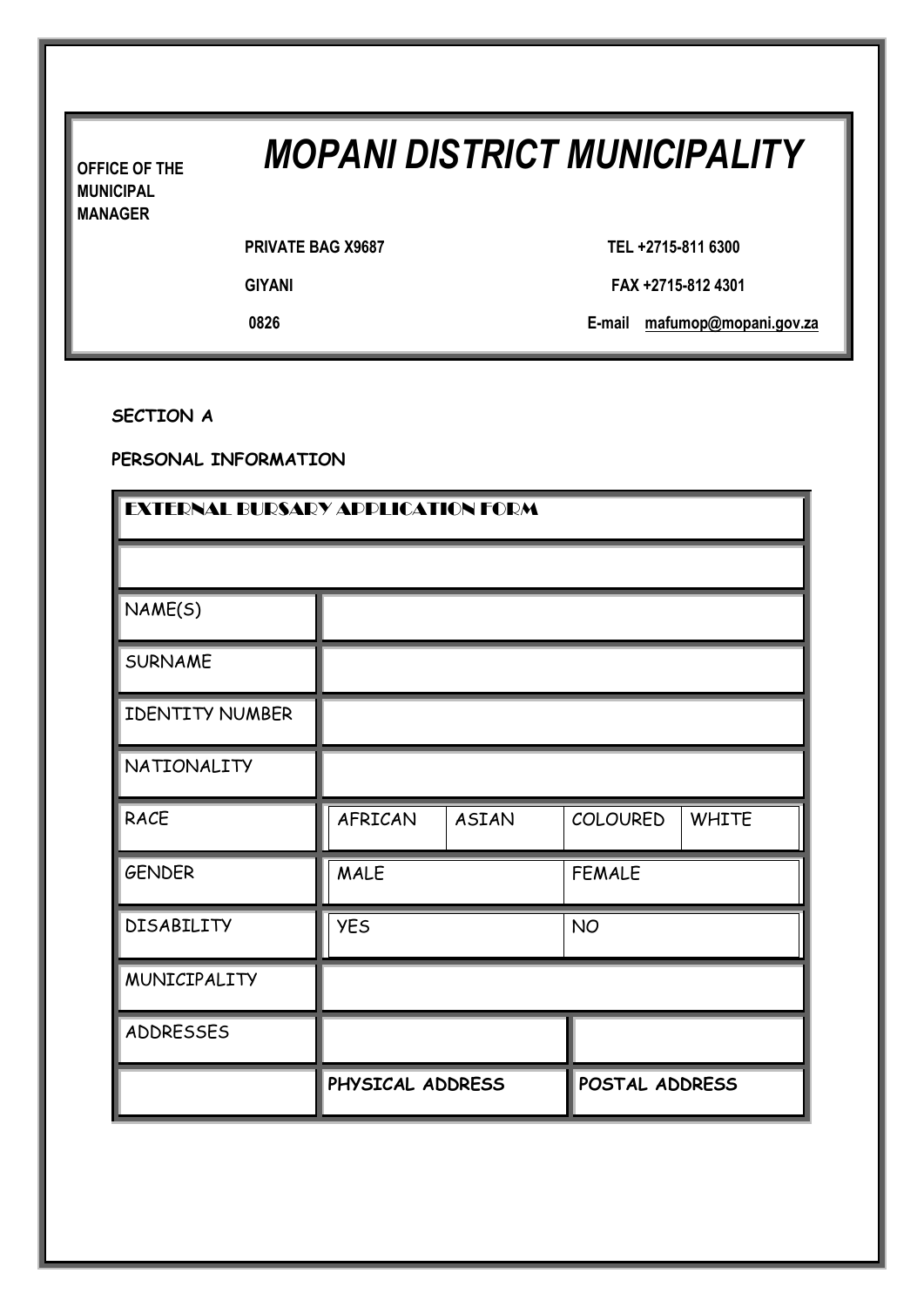| <b>TELEPHONE</b> |  |  |
|------------------|--|--|
| <b>MOBILE</b>    |  |  |
| FAX              |  |  |
| E-MAIL           |  |  |

## **SECTION B**

TO BE COMPLETED BY PARENT / GUARDIAN WHERE APPLICANT IS A **MINOR**

| FULL NAMES        |  |
|-------------------|--|
| <b>SURNAME</b>    |  |
| ID NUMBER         |  |
| <b>OCCUPATION</b> |  |
| <b>COMPANY</b>    |  |
| TELEPHONE (WORK)  |  |
| <b>CELLPHONE</b>  |  |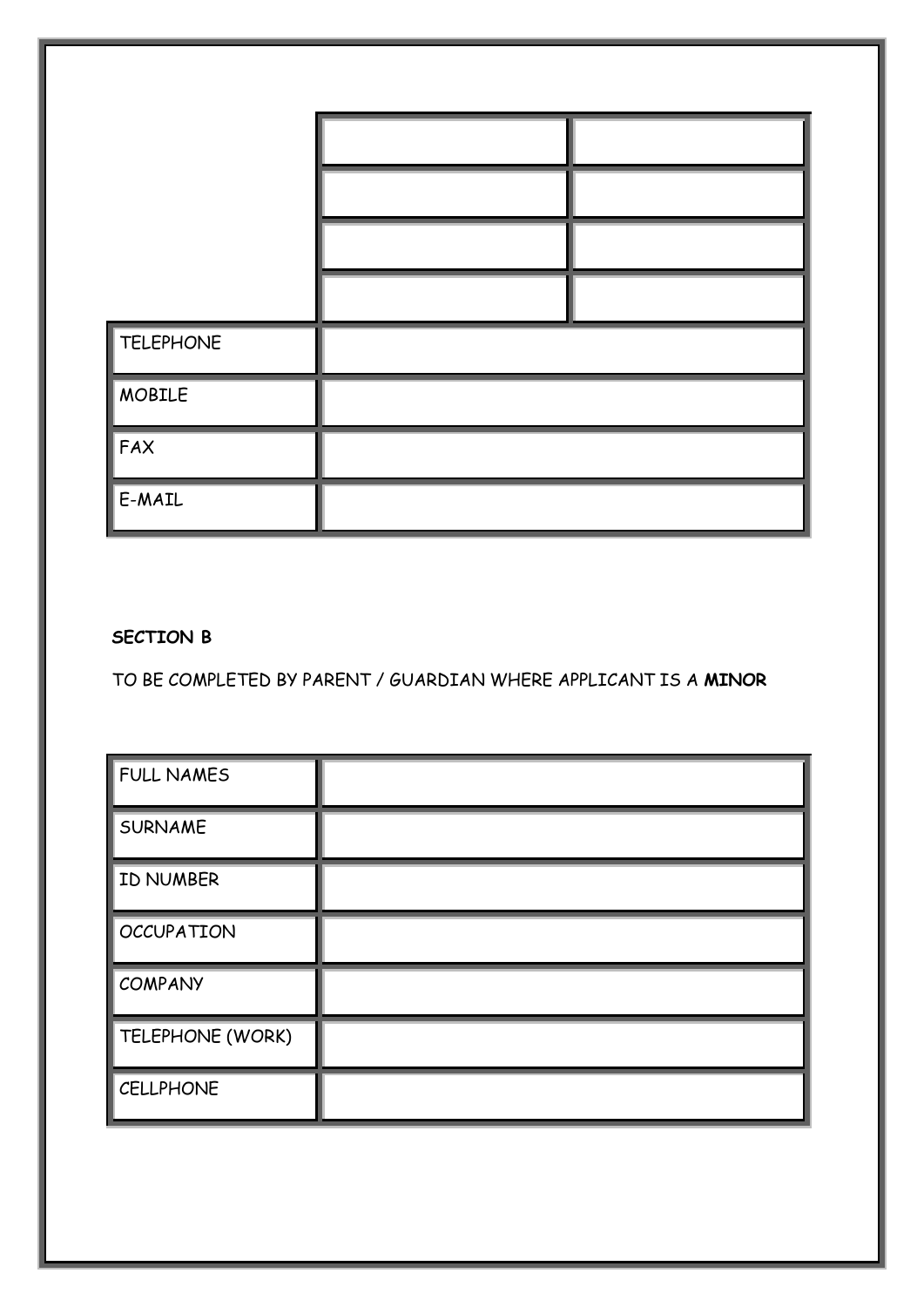#### **SECTION C**

#### **COMBINED INCOME LEVELS (MARK THE APPROPRIATE LEVEL WITH A CROSS)**

| $\parallel$ RO - R5 000 PER MONTH | R5 000 – R12 000 PER MONTH | MORE THAN R12 000 |
|-----------------------------------|----------------------------|-------------------|

#### **SECTION D**

#### NUMBER OF CHILDREN DEPENDANTS CURRENTLY AT ANY TERTIARY INISTITUTION

## (**Cross the relevant area**)

| II NONE | <b>CHILD</b> | <b>CHILDREN</b> | <b>THAN THREE</b>        |
|---------|--------------|-----------------|--------------------------|
| ı       | ∩NF          | rwo             | $\sqrt{\mathsf{MORF}}$ : |
|         |              |                 |                          |

### **E.1**

EDUCATIONAL MATTERS

CURRENT STUDIES

**E.2**

**DESIRED FIELD OF STUDY**: